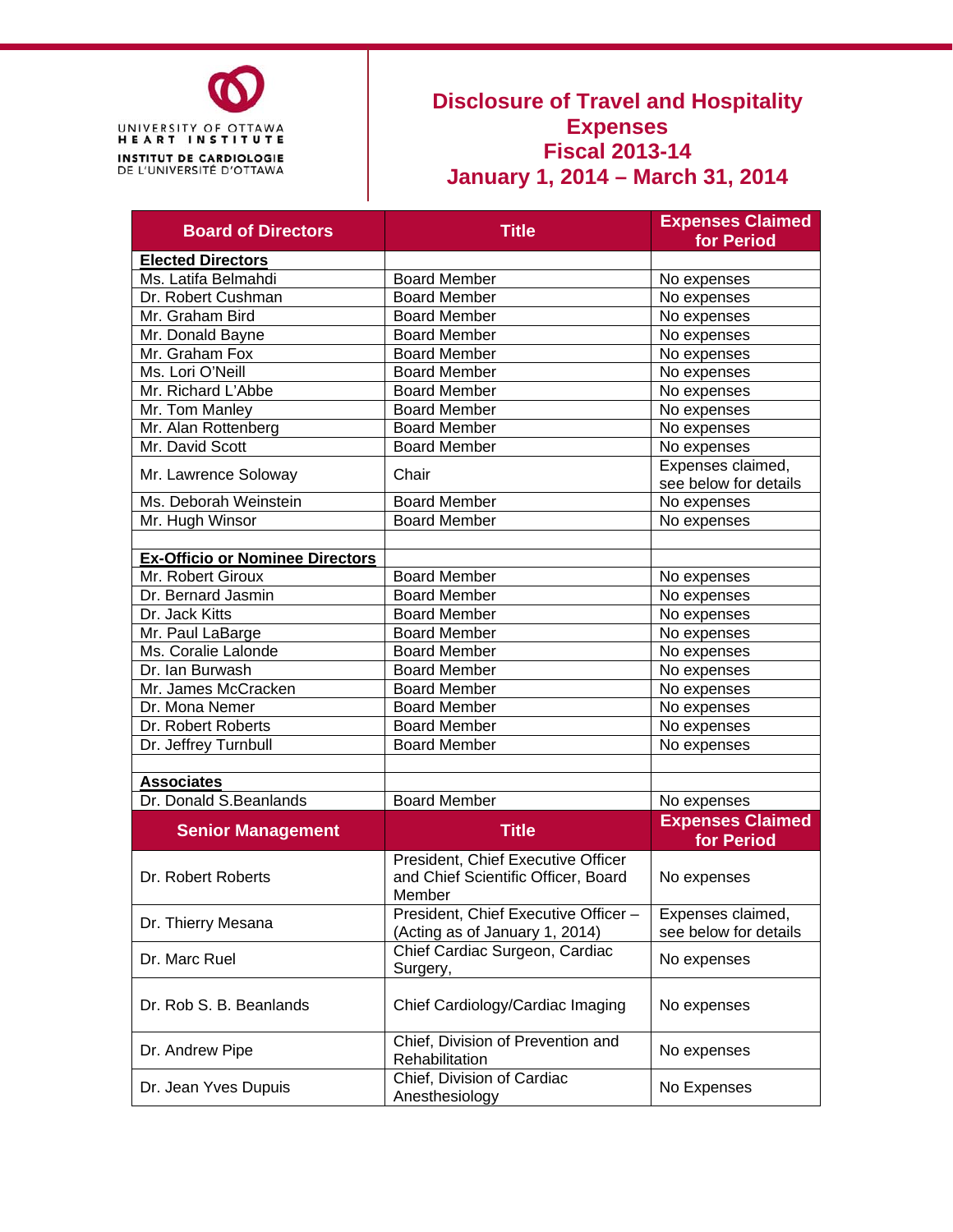| Ms. Hana Pika        | Vice President, Information<br>Technology, Chief Information<br>Officer | Expenses claimed,<br>see below for details |
|----------------------|-------------------------------------------------------------------------|--------------------------------------------|
| Ms. Marion Fraser    | Vice President, Finance &<br>Administration                             | Expenses claimed,<br>see below for details |
| Ms. Heather Sherrard | <b>Vice President, Clinical Services</b>                                | Expenses claimed,<br>see below for details |
| Ms. Andrée Dumulon   | Vice President, Communications                                          | No expenses                                |
| Dr. Peter Liu        | <b>Scientific Director</b>                                              | No expenses                                |

÷.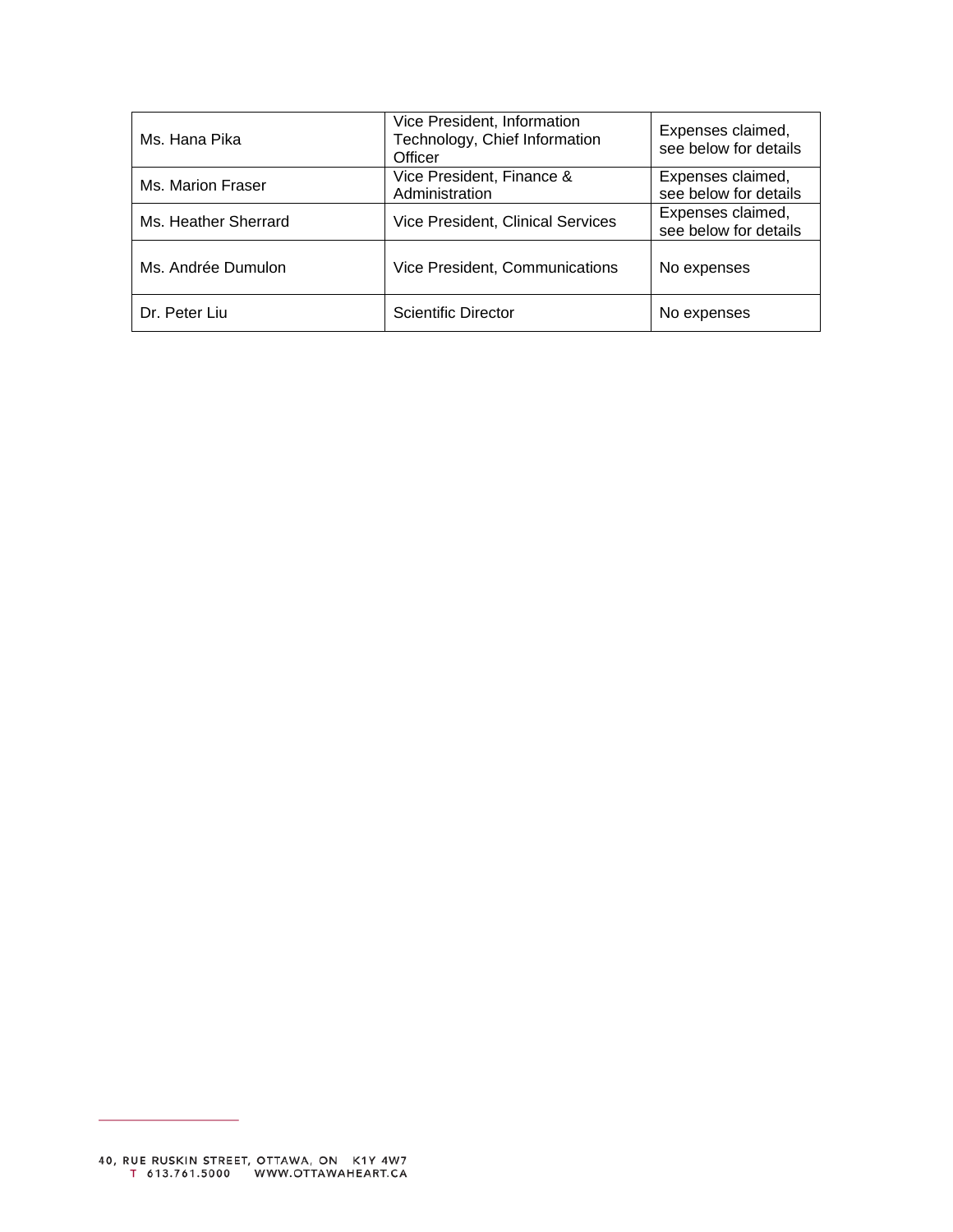

| Name                                           |                                 | <b>Title</b>           |                  |               |       | For the Quarter                       |               |                   |  |
|------------------------------------------------|---------------------------------|------------------------|------------------|---------------|-------|---------------------------------------|---------------|-------------------|--|
| Mr. Lawrence Soloway                           |                                 | Chair                  |                  |               |       | Fourth Quarter (January 1 - March 31) |               |                   |  |
|                                                |                                 | <b>Travel Expenses</b> |                  |               |       |                                       |               |                   |  |
|                                                | <b>Trip Details</b>             |                        | <b>Breakdown</b> |               |       |                                       |               |                   |  |
|                                                |                                 | Airfare/Train          | Transportation*  | Accommodation | Meals | Incidentals                           | Parking/Tolls | <b>Total/Trip</b> |  |
| Purpose<br>Meeting with                        | Date(s)<br>February 12, 2014    |                        |                  |               |       |                                       |               |                   |  |
| Ministers at<br>Queen's Park -<br>New Building | Destination<br>Toronto, Ontario | \$615.57               | \$               | \$            | \$    | \$                                    | \$            | \$615.57          |  |
| Purpose                                        | Date(s)                         |                        |                  |               |       |                                       |               |                   |  |
|                                                | Destination                     | \$                     | \$               | \$            | \$    | \$                                    | \$            | \$                |  |
|                                                | <b>Total Travel Expenses</b>    | \$615.57               | \$               | \$            | \$    | \$                                    | \$            | \$615.57          |  |

| <b>Other Expenses</b>       |        |
|-----------------------------|--------|
| Please Describe:            | \$     |
| <b>Total Other Expenses</b> | \$0.00 |

| <b>Total Expenses</b> | \$615.57 |
|-----------------------|----------|
|                       |          |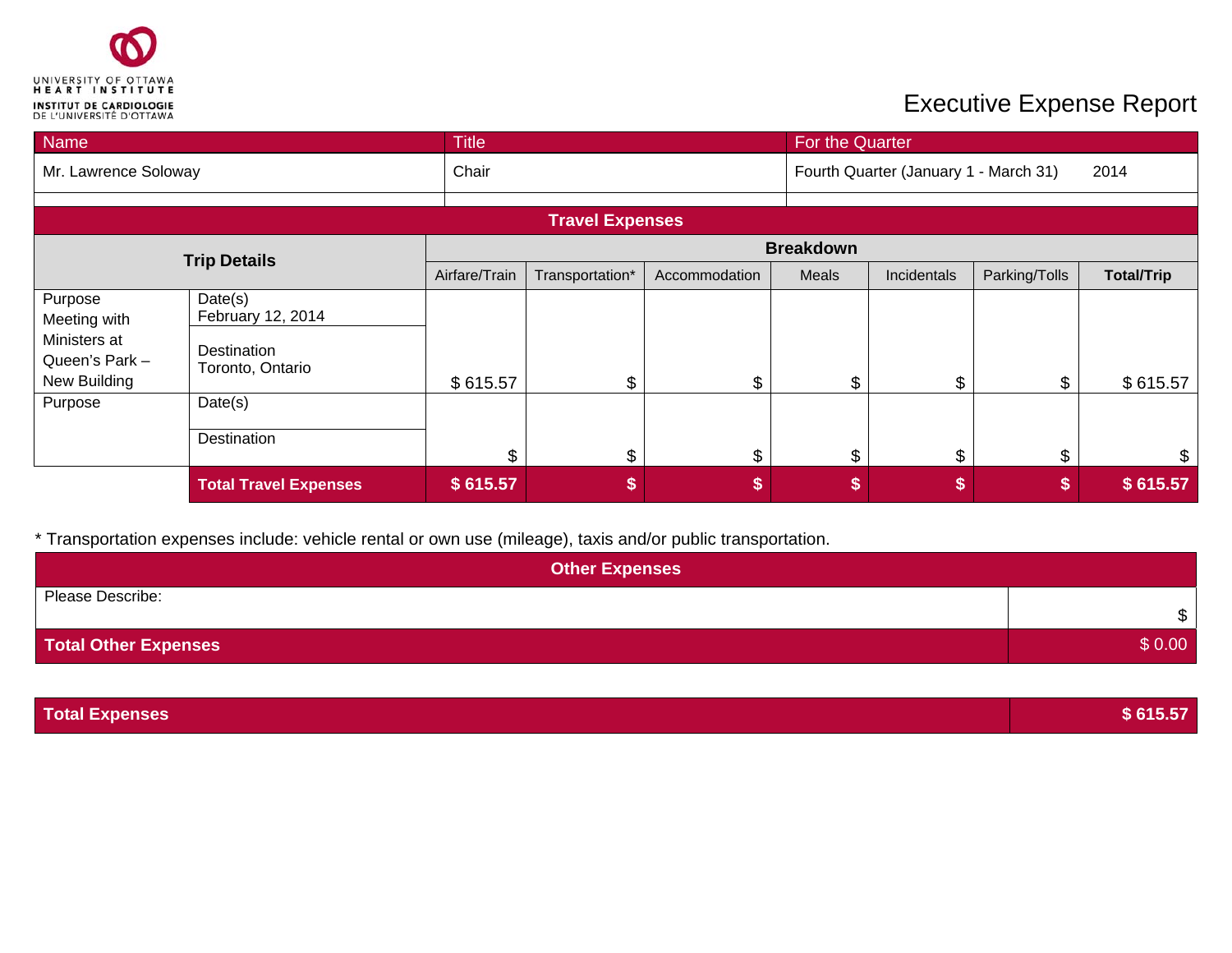

| Name                                           |                                 | <b>Title</b>  |                                                                        |               |                  | For the Quarter                       |               |                   |  |
|------------------------------------------------|---------------------------------|---------------|------------------------------------------------------------------------|---------------|------------------|---------------------------------------|---------------|-------------------|--|
| Dr. Thierry Mesana                             |                                 |               | President, Chief Executive Officer - (Acting as<br>of January 1, 2014) |               |                  | Fourth Quarter (January 1 - March 31) |               |                   |  |
|                                                |                                 |               | <b>Travel Expenses</b>                                                 |               |                  |                                       |               |                   |  |
|                                                |                                 |               |                                                                        |               | <b>Breakdown</b> |                                       |               |                   |  |
| <b>Trip Details</b>                            |                                 | Airfare/Train | Transportation*                                                        | Accommodation | Meals            | Incidentals                           | Parking/Tolls | <b>Total/Trip</b> |  |
| Purpose<br>Meeting with                        | Date(s)<br>February 12, 2014    |               |                                                                        |               |                  |                                       |               |                   |  |
| Ministers at<br>Queen's Park -<br>New Building | Destination<br>Toronto, Ontario | \$615.57      | \$                                                                     | \$            | \$               | \$                                    | \$            | \$615.57          |  |
| Purpose                                        | Date(s)                         |               |                                                                        |               |                  |                                       |               |                   |  |
|                                                | Destination                     | \$            | \$                                                                     | \$            | \$               | \$                                    | \$            | \$                |  |
|                                                | <b>Total Travel Expenses</b>    | \$615.57      | \$                                                                     | \$            | \$               | S                                     | \$            | \$615.57          |  |

| <b>Other Expenses</b>       |               |
|-----------------------------|---------------|
| Please Describe:            | $\mathcal{S}$ |
| <b>Total Other Expenses</b> | \$0.00        |

| <b>Total Expenses</b> | \$615.57 |
|-----------------------|----------|
|                       |          |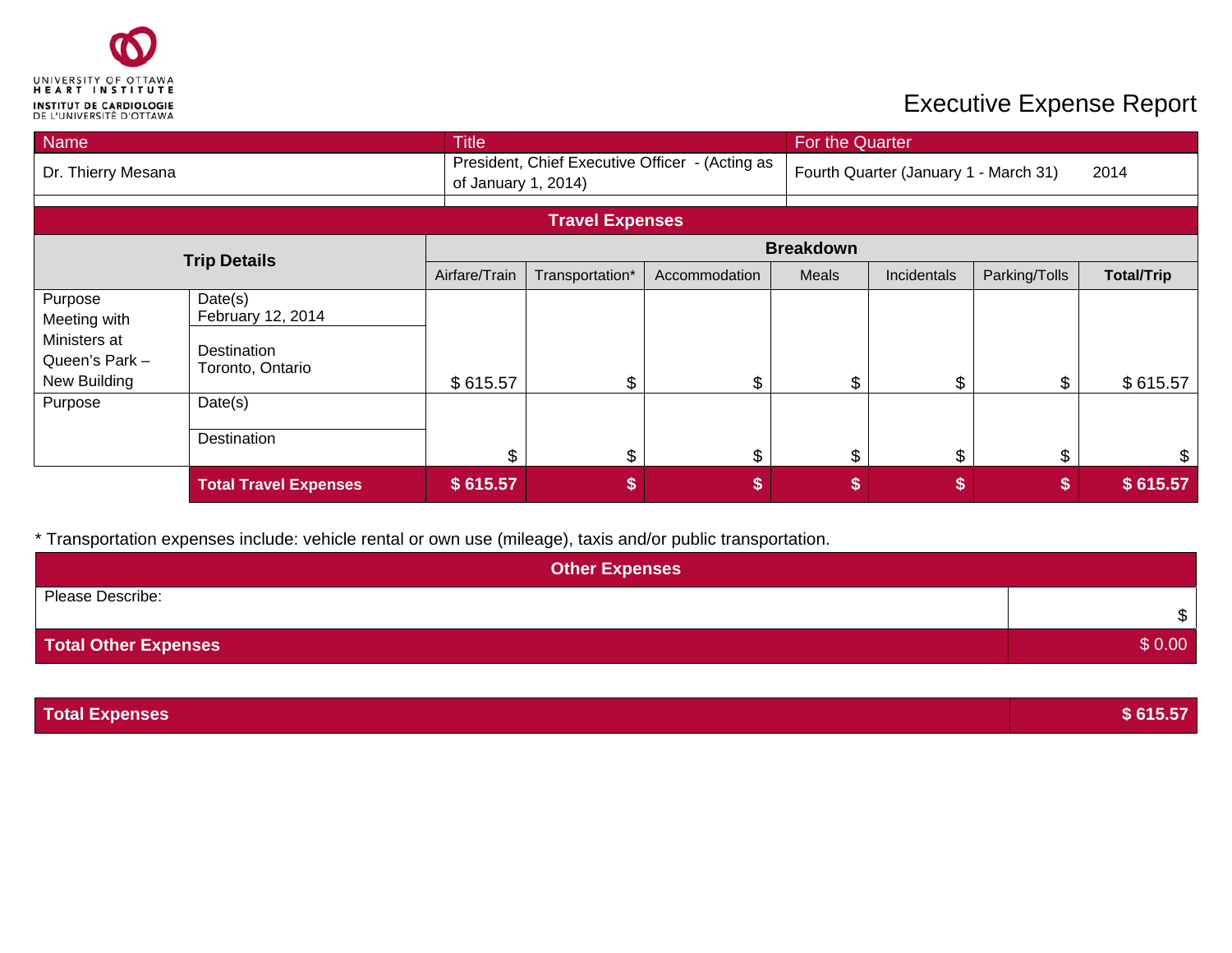

| Name                                             |                                                                                            | <b>Title</b>  |                                          |               | For the Quarter                       |             |               |                   |
|--------------------------------------------------|--------------------------------------------------------------------------------------------|---------------|------------------------------------------|---------------|---------------------------------------|-------------|---------------|-------------------|
| Ms. Marion Fraser                                |                                                                                            |               | Vice President, Finance & Administration |               | Fourth Quarter (January 1 - March 31) |             |               | 2014              |
|                                                  |                                                                                            |               | <b>Travel Expenses</b>                   |               |                                       |             |               |                   |
|                                                  |                                                                                            |               |                                          |               | <b>Breakdown</b>                      |             |               |                   |
|                                                  | <b>Trip Details</b>                                                                        | Airfare/Train | Transportation*                          | Accommodation | Meals                                 | Incidentals | Parking/Tolls | <b>Total/Trip</b> |
| Purpose<br>Meeting at<br>University of<br>Ottawa | Date(s)<br>April 22, 2014<br>Destination<br>University of Ottawa<br>Date(s)<br>Destination | \$            | \$                                       | \$            | \$                                    | \$          | \$13.50       | \$13.50           |
| Purpose                                          | Date(s)<br>Destination                                                                     | \$            | $\$\$                                    | \$            | \$                                    | \$          | \$            | $\boldsymbol{\$}$ |
|                                                  | <b>Total Travel Expenses</b>                                                               | \$            | \$                                       | \$            | \$                                    | \$          | \$13.50       | \$13.50           |

| <b>Other Expenses</b> |    |
|-----------------------|----|
| Please Describe:      | \$ |
| Total Other Expenses  |    |

| \$13.50 |
|---------|
|         |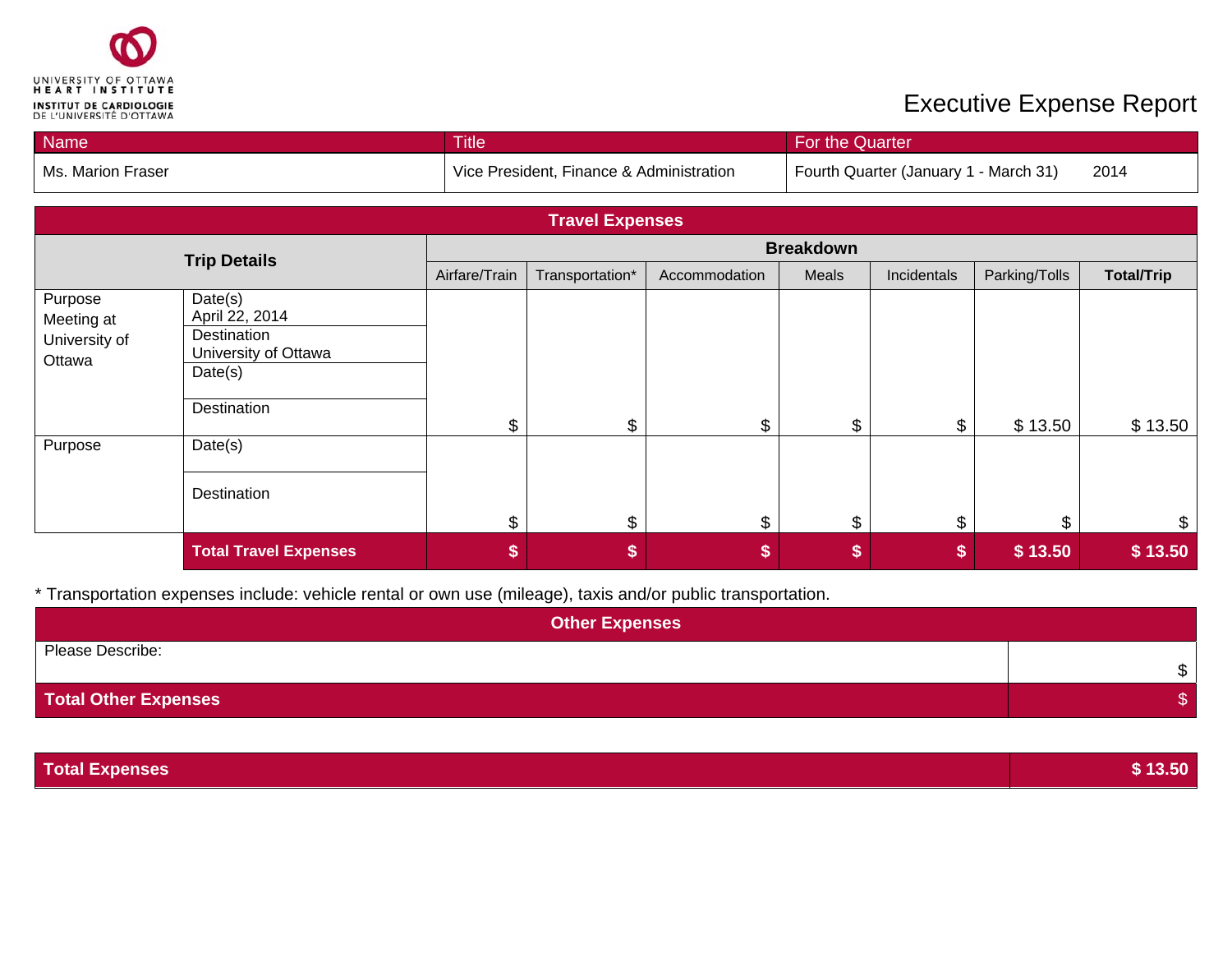

| Name                                 |                                 | <b>Title</b>  |                                   |               | For the Quarter  |                                       |               |                   |
|--------------------------------------|---------------------------------|---------------|-----------------------------------|---------------|------------------|---------------------------------------|---------------|-------------------|
| <b>Heather Sherrard</b>              |                                 |               | Vice President, Clinical Services |               |                  | Fourth Quarter (January 1 - March 31) |               |                   |
|                                      |                                 |               | <b>Travel Expenses</b>            |               |                  |                                       |               |                   |
|                                      |                                 |               |                                   |               | <b>Breakdown</b> |                                       |               |                   |
|                                      | <b>Trip Details</b>             | Airfare/Train | Transportation*                   | Accommodation | Meals            | Incidentals                           | Parking/Tolls | <b>Total/Trip</b> |
| Purpose<br>Site Visit - St.          | Date(s)<br>December 18, 2013    |               |                                   |               |                  |                                       |               |                   |
| Michael Hospital<br>Toronto, Ontario | Destination<br>Toronto, Ontario | \$481.66      | \$25.00                           | \$            | \$               | \$                                    | \$19.00       | \$525.66          |
| Purpose                              | Date(s)                         |               |                                   |               |                  |                                       |               |                   |
|                                      | Destination                     | \$            | \$                                | \$            | \$               | \$                                    | \$            | \$                |
| Purpose                              | Date(s)                         |               |                                   |               |                  |                                       |               |                   |
|                                      | Destination                     | \$            | \$                                | \$            | \$               | \$                                    | \$            | \$                |
|                                      | <b>Total Travel Expenses</b>    | \$481.66      | \$25.00                           | \$            | \$               | \$                                    | \$19.00       | \$525.66          |

| <b>Other Expenses</b>       |              |  |  |  |  |
|-----------------------------|--------------|--|--|--|--|
| Please Describe:            | $\mathbb{S}$ |  |  |  |  |
| <b>Total Other Expenses</b> | จ            |  |  |  |  |